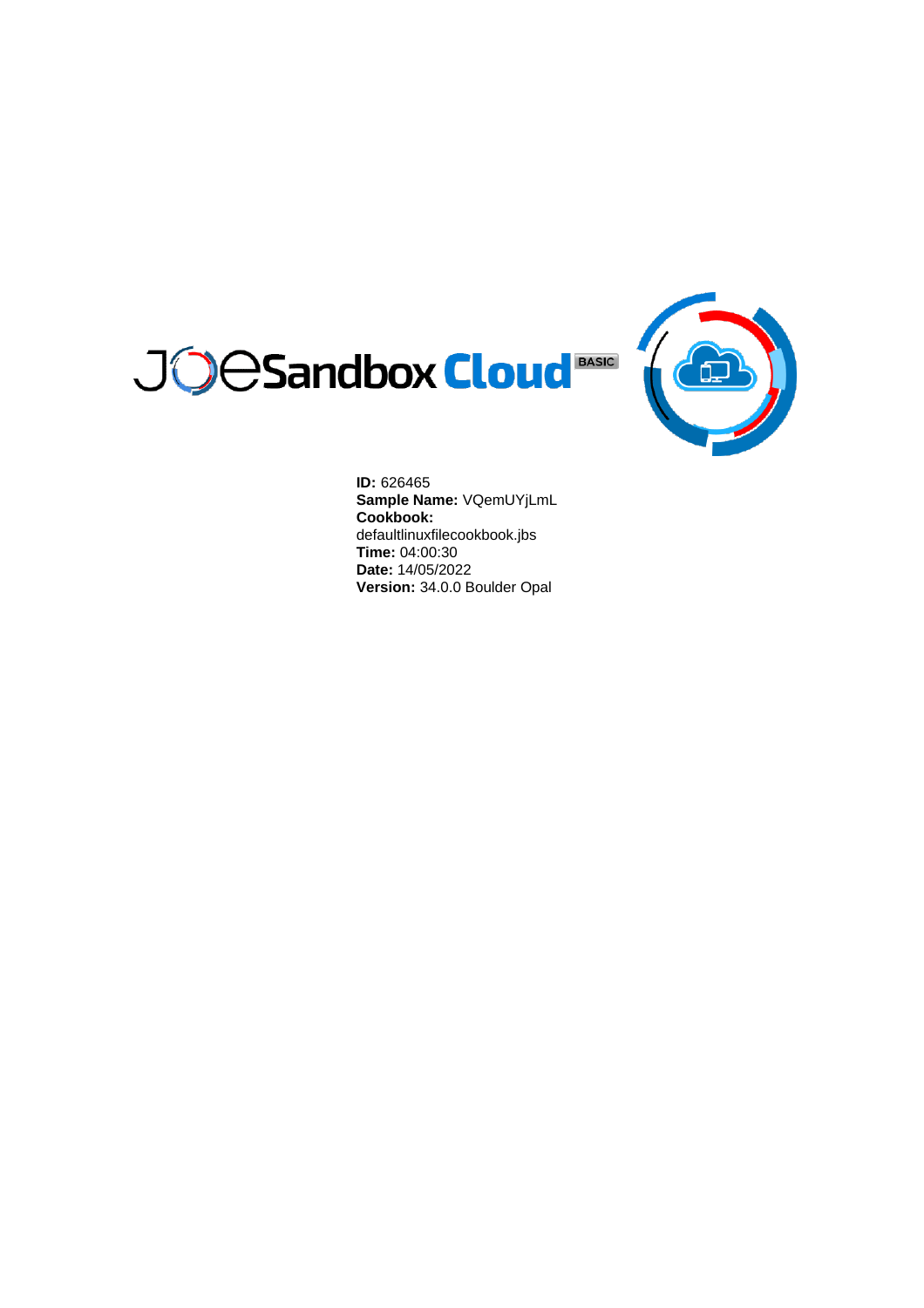# **Table of Contents**

<span id="page-1-0"></span>

| <b>Table of Contents</b>                                             | $\overline{2}$                   |
|----------------------------------------------------------------------|----------------------------------|
| Linux Analysis Report VQemUYjLmL                                     | 4                                |
| Overview                                                             | 4                                |
| General Information<br>Detection                                     | $\overline{4}$<br>4              |
| Signatures                                                           | 4                                |
| Classification                                                       | 4                                |
| Analysis Advice<br><b>General Information</b>                        | 4<br>4                           |
| Warnings                                                             | 4                                |
| <b>Runtime Messages</b>                                              | 4                                |
| <b>Process Tree</b><br><b>Yara Signatures</b>                        | 5<br>5                           |
| PCAP (Network Traffic)                                               | 5                                |
| <b>Snort Signatures</b>                                              | 5                                |
| Joe Sandbox Signatures                                               | 5                                |
| <b>AV Detection</b><br>Data Obfuscation                              | 5<br>5                           |
| Stealing of Sensitive Information                                    | 5                                |
| <b>Remote Access Functionality</b><br><b>Mitre Att&amp;ck Matrix</b> | $\frac{5}{5}$                    |
| Malware Configuration                                                | 6                                |
| <b>Behavior Graph</b>                                                | 6                                |
| Antivirus, Machine Learning and Genetic Malware Detection            | 6                                |
| <b>Initial Sample</b>                                                | 7                                |
| <b>Dropped Files</b><br>Domains                                      | 7<br>$\overline{7}$              |
| <b>URLs</b>                                                          | $\overline{7}$                   |
| Domains and IPs                                                      | $\overline{7}$                   |
| <b>Contacted Domains</b><br>URLs from Memory and Binaries            | $\overline{7}$<br>$\overline{7}$ |
| World Map of Contacted IPs                                           | $\overline{7}$                   |
| Public IPs<br>Joe Sandbox View / Context                             | $\overline{7}$<br>10             |
| IPs                                                                  | 10                               |
| Domains<br><b>ASNs</b>                                               | 10<br>10                         |
| <b>JA3 Fingerprints</b>                                              | 10                               |
| <b>Dropped Files</b>                                                 | 10                               |
| Created / dropped Files<br><b>Static File Info</b>                   | 10<br>10                         |
| General                                                              | 10                               |
| Static ELF Info<br>ELF header                                        | 11<br>11                         |
| Program Segments                                                     | 11                               |
| Network Behavior                                                     | 11                               |
| <b>Network Port Distribution</b><br><b>TCP Packets</b>               | 11<br>12                         |
| <b>System Behavior</b>                                               | 12                               |
| Analysis Process: VQemUYjLmL PID: 6227, Parent PID: 6122<br>General  | 12<br>12                         |
| Analysis Process: VQemUYjLmL PID: 6228, Parent PID: 6227             | 12                               |
| General<br><b>File Activities</b>                                    | 12<br>12                         |
| File Read<br><b>Directory Enumerated</b>                             | $12\,$<br>$12\,$                 |
| Analysis Process: VQemUYjLmL PID: 6320, Parent PID: 6228             | 12                               |
| General<br>Analysis Process: VQemUYjLmL PID: 6322, Parent PID: 6228  | 12<br>12                         |
| General<br>Analysis Process: VQemUYjLmL PID: 6323, Parent PID: 6322  | 12<br>13                         |
| General<br>Analysis Process: VQemUYjLmL PID: 6329, Parent PID: 6323  | 13<br>13                         |
| General<br>Analysis Process: VQemUYjLmL PID: 6330, Parent PID: 6323  | 13<br>13                         |
| General                                                              | 13                               |
| Analysis Process: VQemUYjLmL PID: 6324, Parent PID: 6322<br>General  | 13<br>13                         |
| Analysis Process: VQemUYjLmL PID: 6325, Parent PID: 6322<br>General  | 13<br>13                         |
| Analysis Process: VQemUYjLmL PID: 6229, Parent PID: 6227<br>General  | 13<br>13                         |
| Analysis Process: VQemUYjLmL PID: 6230, Parent PID: 6227<br>General  | 14<br>14                         |
| Analysis Process: VQemUYjLmL PID: 6231, Parent PID: 6230<br>General  | 14<br>14                         |
|                                                                      |                                  |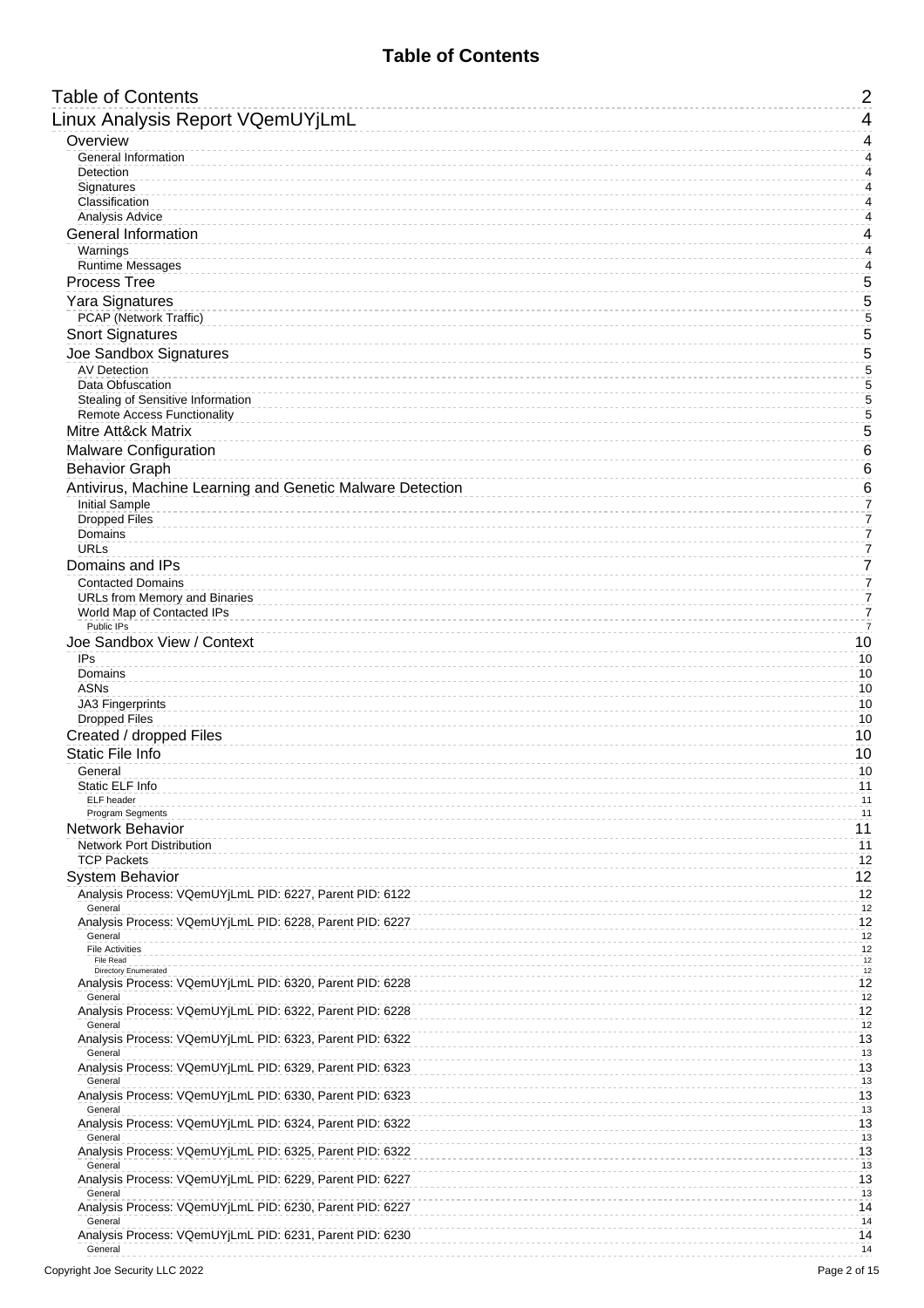| <b>File Activities</b>                                   | 14 |
|----------------------------------------------------------|----|
| File Read                                                | 14 |
| <b>Directory Enumerated</b>                              | 14 |
| Analysis Process: VQemUYjLmL PID: 6319, Parent PID: 6231 | 14 |
| General                                                  | 14 |
| Analysis Process: VQemUYjLmL PID: 6321, Parent PID: 6231 | 14 |
| General                                                  |    |
| Analysis Process: VQemUYjLmL PID: 6232, Parent PID: 6230 | 14 |
| General                                                  | 14 |
| Analysis Process: VQemUYjLmL PID: 6233, Parent PID: 6230 | 15 |
| General                                                  | 15 |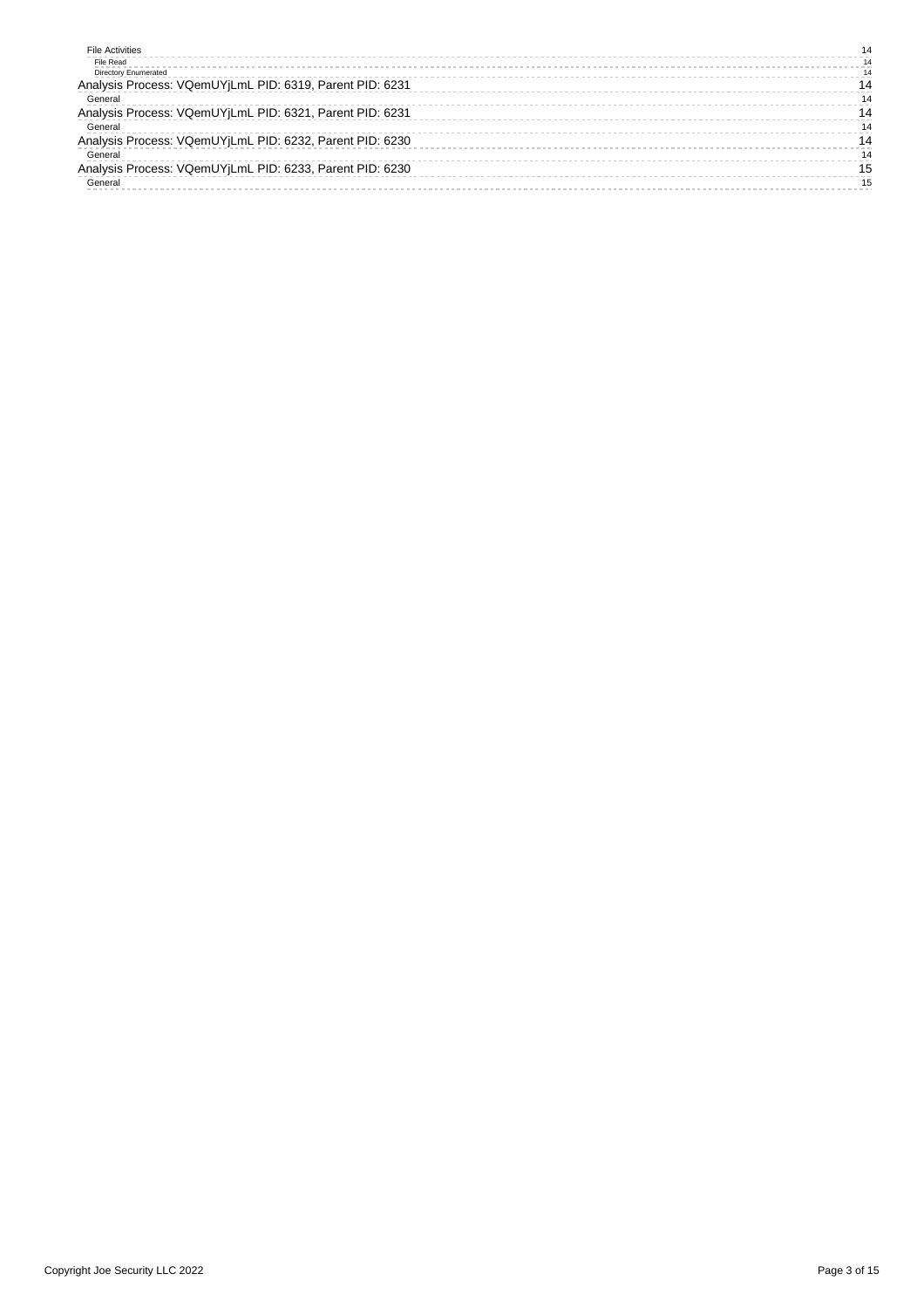# <span id="page-3-0"></span>**Linux Analysis Report**

# **VQemUYjLmL**

# <span id="page-3-5"></span><span id="page-3-4"></span><span id="page-3-3"></span><span id="page-3-1"></span>**Overview**

<span id="page-3-2"></span>

### <span id="page-3-6"></span>**Analysis Advice**

All HTTP servers contacted by the sample do not answer. The sample is likely an old dropper which does no longer work.

<span id="page-3-10"></span><span id="page-3-7"></span>

| <b>General Information</b>              |                                                                                                                              |
|-----------------------------------------|------------------------------------------------------------------------------------------------------------------------------|
| Joe Sandbox Version:                    | 34.0.0 Boulder Opal                                                                                                          |
| Analysis ID:                            | 626465                                                                                                                       |
| Start date and time: 14/05/202204:00:30 | 2022-05-14 04:00:30 +02:00                                                                                                   |
| Joe Sandbox Product:                    | CloudBasic                                                                                                                   |
| Overall analysis duration:              | 0h 6m 33s                                                                                                                    |
| Hypervisor based Inspection enabled:    | false                                                                                                                        |
| Report type:                            | light                                                                                                                        |
| Sample file name:                       | VQemUYjLmL                                                                                                                   |
| Cookbook file name:                     | defaultlinuxfilecookbook.jbs                                                                                                 |
| Analysis system description:            | Ubuntu Linux 20.04 x64 (Kernel 5.4.0-72, Firefox 91.0, Evince Document Viewer 3.36.10, LibreOffice 6.4.7.2, OpenJDK 11.0.11) |
| Analysis Mode:                          | default                                                                                                                      |
| Detection:                              | <b>MAL</b>                                                                                                                   |
| Classification:                         | mal60.troj.evad.lin@0/0@0/0                                                                                                  |

# <span id="page-3-8"></span>**Warnings**

### <span id="page-3-9"></span>**Runtime [Messages](#page-3-11)**

<span id="page-3-11"></span>

| Command:         | /tmp/VQemUYjLmL  |
|------------------|------------------|
| PID:             | 6227             |
| Exit Code:       | $\mathbf{0}$     |
| Exit Code Info:  |                  |
| Killed:          | False            |
| Standard Output: | Connected To CNC |
| Standard Error:  |                  |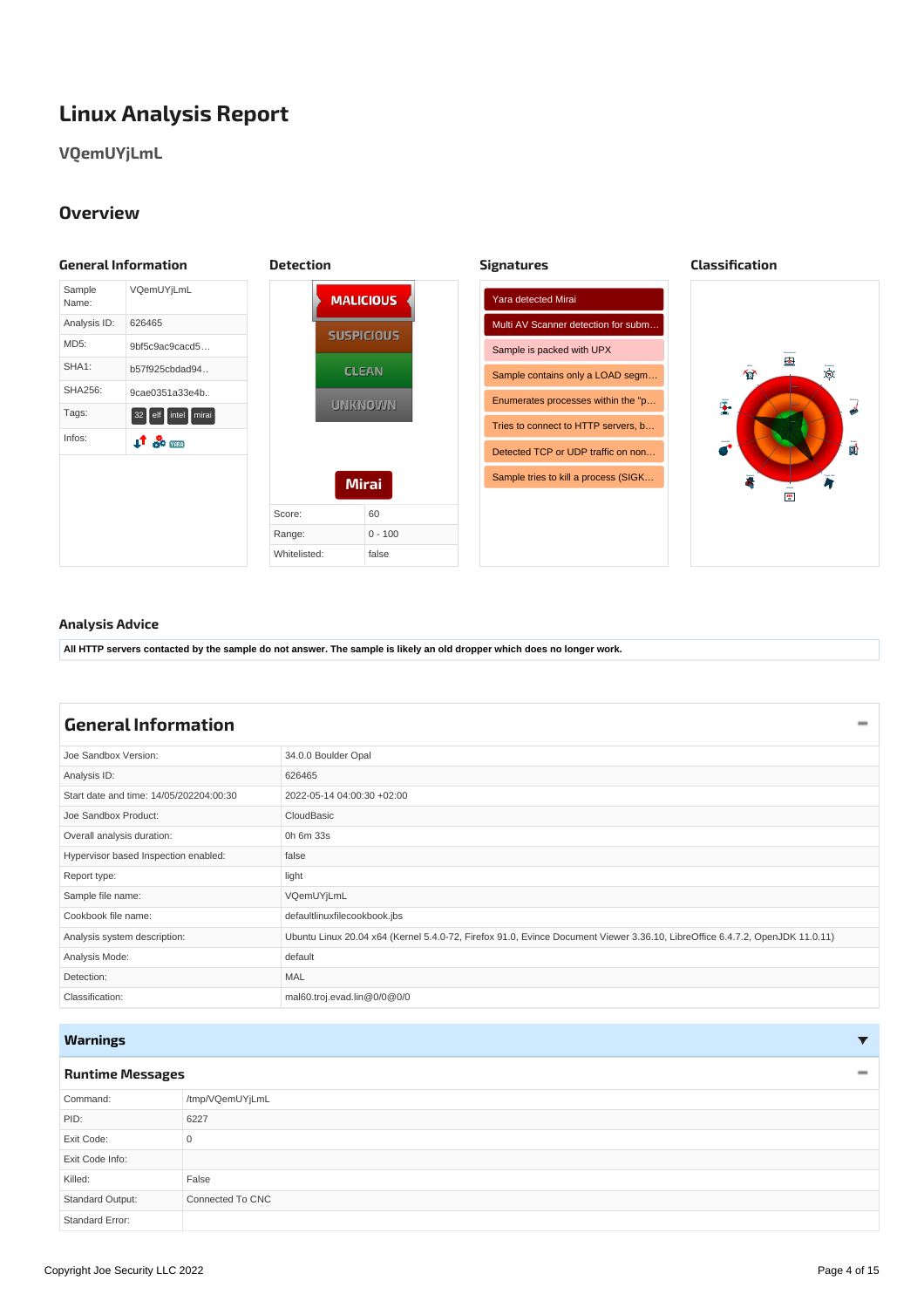# <span id="page-4-0"></span>**[Process](#page-4-10) Tree**

#### <span id="page-4-10"></span>**system is lnxubuntu20**

- [VQemUYjLmL](#page-11-13) (PID: 6227, Parent: 6122, MD5: 9bf5c9ac9cacd58b0d008938167c3d7d) Arguments: /tmp/VQemUYjLmL
	- [VQemUYjLmL](#page-11-14) New Fork (PID: 6228, Parent: 6227)
		- [VQemUYjLmL](#page-11-15) New Fork (PID: 6320, Parent: 6228)
		- [VQemUYjLmL](#page-11-16) New Fork (PID: 6322, Parent: 6228)
			- [VQemUYjLmL](#page-12-12) New Fork (PID: 6323, Parent: 6322)
			- [VQemUYjLmL](#page-12-13) New Fork (PID: 6329, Parent: 6323)
			- [VQemUYjLmL](#page-12-14) New Fork (PID: 6330, Parent: 6323)
			- [VQemUYjLmL](#page-12-15) New Fork (PID: 6324, Parent: 6322)
			- [VQemUYjLmL](#page-12-16) New Fork (PID: 6325, Parent: 6322)
	- [VQemUYjLmL](#page-12-17) New Fork (PID: 6229, Parent: 6227)
	- [VQemUYjLmL](#page-13-13) New Fork (PID: 6230, Parent: 6227)
		- [VQemUYjLmL](#page-13-14) New Fork (PID: 6231, Parent: 6230)
			- [VQemUYjLmL](#page-13-15) New Fork (PID: 6319, Parent: 6231)
			- [VQemUYjLmL](#page-13-16) New Fork (PID: 6321, Parent: 6231)
		- [VQemUYjLmL](#page-13-17) New Fork (PID: 6232, Parent: 6230)
		- [VQemUYjLmL](#page-14-2) New Fork (PID: 6233, Parent: 6230)

**cleanup**

<span id="page-4-12"></span><span id="page-4-11"></span><span id="page-4-2"></span><span id="page-4-1"></span>

| <b>Yara Signatures</b>        |                                        |                    |              |                |          |
|-------------------------------|----------------------------------------|--------------------|--------------|----------------|----------|
| <b>PCAP (Network Traffic)</b> |                                        |                    |              |                | $\equiv$ |
| Source                        | Rule                                   | <b>Description</b> | Author       | <b>Strings</b> |          |
| dump.pcap                     | JoeSecurity_Mirai_ Yara detected<br>12 | Mirai              | Joe Security |                |          |

<span id="page-4-13"></span><span id="page-4-3"></span>

| <b>Snort Signatures</b>     |  |
|-----------------------------|--|
| O No Snort rule has matched |  |

<span id="page-4-6"></span><span id="page-4-5"></span><span id="page-4-4"></span>

| <b>Joe Sandbox Signatures</b>                 | ▼                    |
|-----------------------------------------------|----------------------|
|                                               |                      |
| <b>AV Detection</b>                           |                      |
| Multi AV Scanner detection for submitted file | $\blacktriangledown$ |
|                                               |                      |
| <b>Data Obfuscation</b>                       |                      |
| Sample is packed with UPX                     |                      |
|                                               |                      |
| <b>Stealing of Sensitive Information</b>      |                      |
| Yara detected Mirai                           | $\blacktriangledown$ |
|                                               |                      |
| <b>Remote Access Functionality</b>            |                      |
| Yara detected Mirai                           | ▼                    |
|                                               |                      |

## <span id="page-4-9"></span><span id="page-4-8"></span><span id="page-4-7"></span>**Mitre [Att&ck](#page-5-3) Matrix**

 $\overline{\phantom{0}}$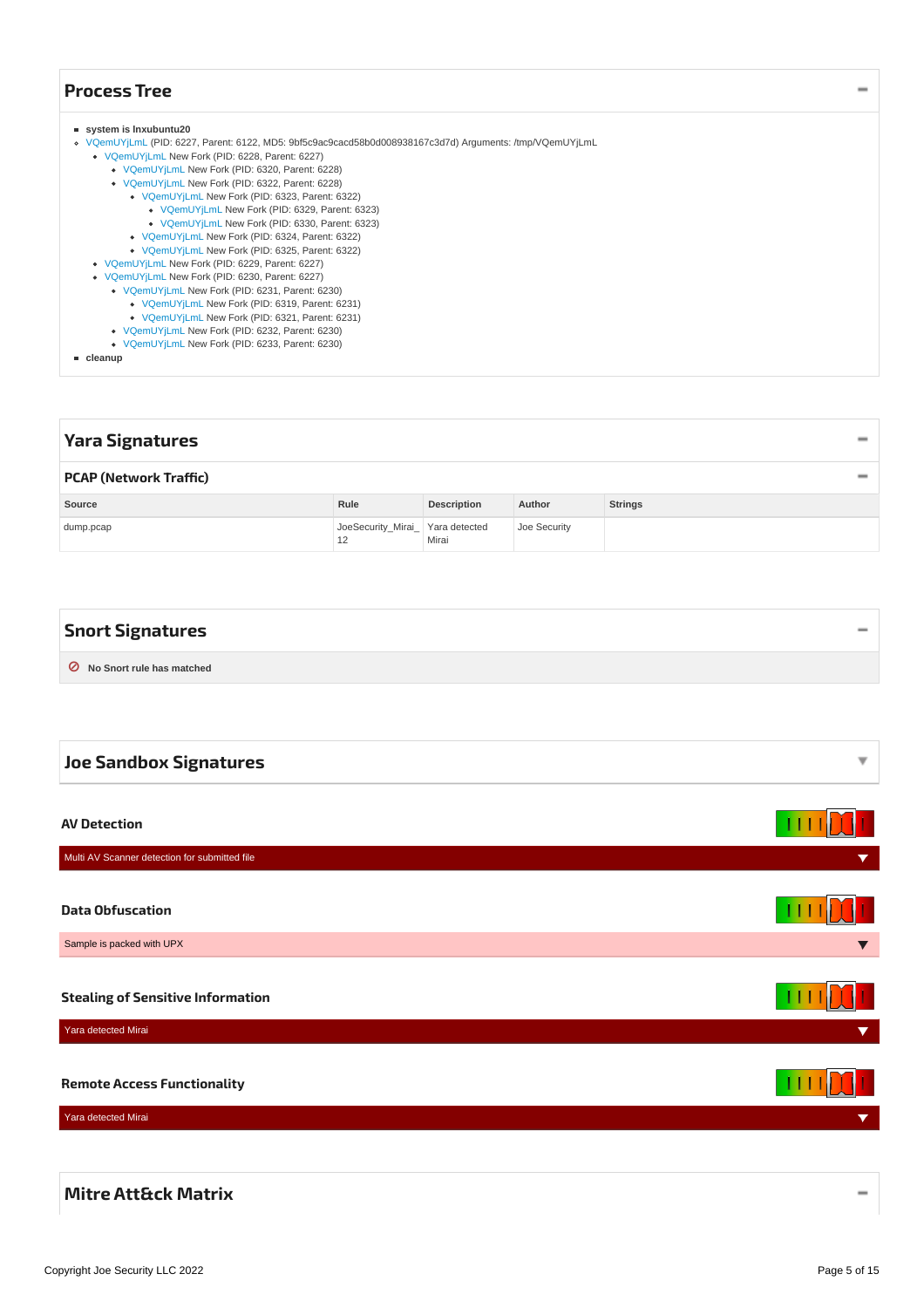<span id="page-5-3"></span>

| <b>Initial</b><br>Access | <b>Execution</b>                                 | Persistence                                    | <b>Privilege</b><br><b>Escalation</b>          | <b>Defense</b><br>Evasion                                | <b>Credential</b><br><b>Access</b>             | <b>Discovery</b>                                     | Lateral<br><b>Movement</b>      | Collection                                     | <b>Exfiltration</b>                             | Command<br>and<br>Control                                  | <b>Network</b><br><b>Effects</b>                         | Remote<br><b>Service</b><br><b>Effects</b>                   | Impact                        |
|--------------------------|--------------------------------------------------|------------------------------------------------|------------------------------------------------|----------------------------------------------------------|------------------------------------------------|------------------------------------------------------|---------------------------------|------------------------------------------------|-------------------------------------------------|------------------------------------------------------------|----------------------------------------------------------|--------------------------------------------------------------|-------------------------------|
| Valid<br>Accounts        | Windows<br>Manageme<br>nt<br>Instrument<br>ation | Path<br>Interceptio<br>n                       | Path<br>Interceptio<br>$\mathsf{n}$            | 0<br><b>Obfuscated</b><br>Files or<br><b>Information</b> | 1<br><b>OS</b><br>Credential<br><b>Dumping</b> | 0<br><b>Security</b><br>Software<br><b>Discovery</b> | Remote<br>Services              | Data from<br>Local<br>System                   | Exfiltration<br>Over Other<br>Network<br>Medium | $\vert 1 \vert$<br>Encrypted<br><b>Channel</b>             | Eavesdrop<br>on Insecure<br>Network<br>Communic<br>ation | Remotely<br>Track<br>Device<br>Without<br>Authorizati<br>on  | Modify<br>System<br>Partition |
| Default<br>Accounts      | Scheduled<br>Task/Job                            | Boot or<br>Logon<br>Initializatio<br>n Scripts | Boot or<br>Logon<br>Initializatio<br>n Scripts | Rootkit                                                  | <b>LSASS</b><br>Memory                         | Application<br>Window<br>Discovery                   | Remote<br>Desktop<br>Protocol   | Data from<br>Removable<br>Media                | Exfiltration<br>Over<br>Bluetooth               | $\boxed{1}$<br>Non-<br><b>Standard</b><br>Port             | <b>Exploit SS7</b><br>to Redirect<br>Phone<br>Calls/SMS  | Remotely<br><b>Wipe Data</b><br>Without<br>Authorizati<br>on | Device<br>Lockout             |
| Domain<br>Accounts       | At (Linux)                                       | Logon<br>Script<br>(Windows)                   | Logon<br>Script<br>(Windows)                   | Obfuscated<br>Files or<br>Information                    | Security<br>Account<br>Manager                 | Query<br>Registry                                    | SMB/Wind<br>ows Admin<br>Shares | Data from<br>Network<br>Shared<br><b>Drive</b> | Automated<br>Exfiltration                       | $\vert 1 \vert$<br><b>Application</b><br>Layer<br>Protocol | <b>Exploit SS7</b><br>to Track<br>Device<br>Location     | Obtain<br>Device<br>Cloud<br>Backups                         | Delete<br>Device<br>Data      |

# <span id="page-5-0"></span>**Malware [Configuration](#page-5-4)**

<span id="page-5-4"></span>**⊘ No configs have been found**

<span id="page-5-5"></span><span id="page-5-1"></span>

# <span id="page-5-2"></span>**Antivirus, Machine Learning and Genetic Malware [Detection](#page-6-9)**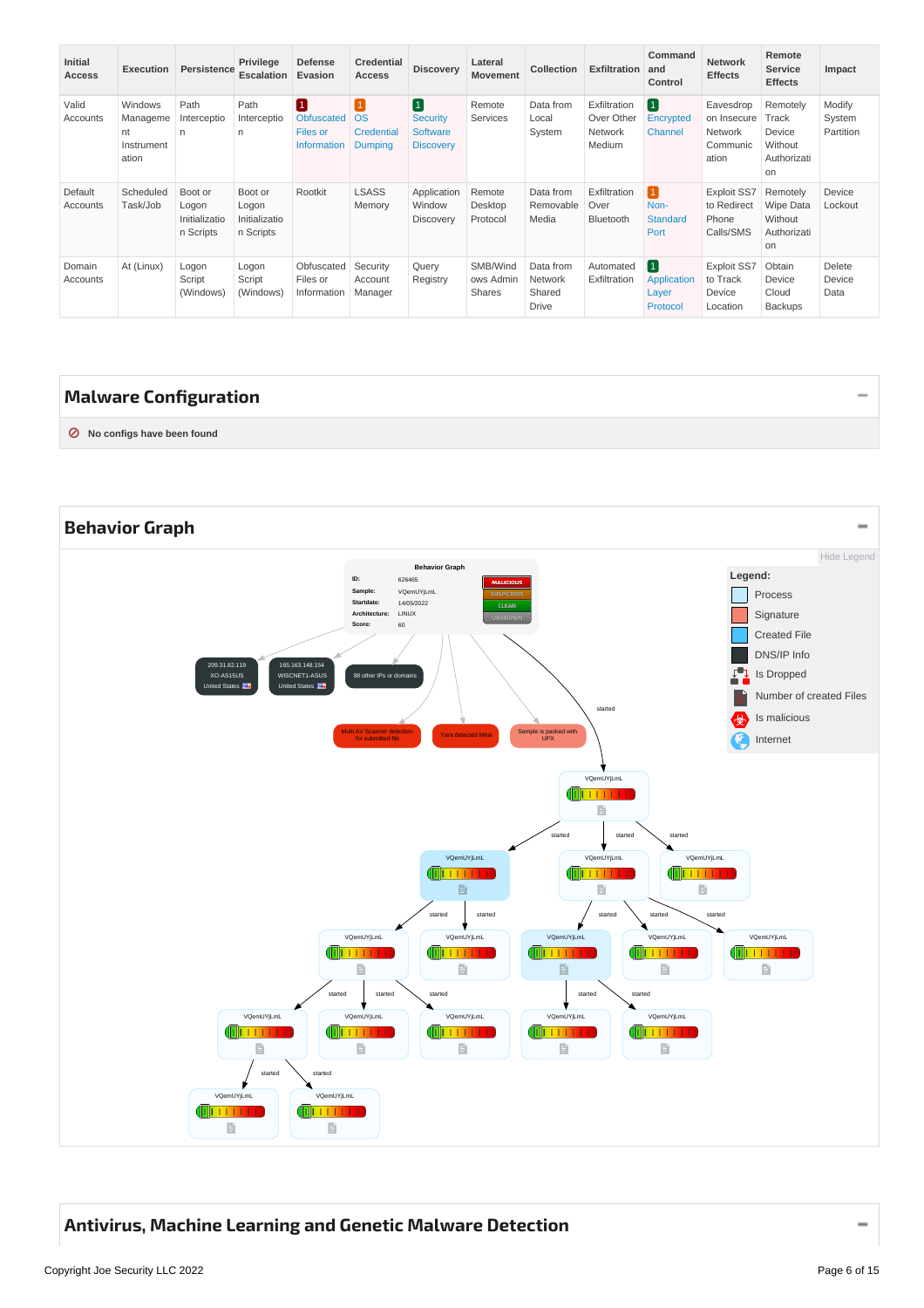<span id="page-6-11"></span><span id="page-6-10"></span><span id="page-6-9"></span><span id="page-6-2"></span><span id="page-6-1"></span><span id="page-6-0"></span>

| <b>Initial Sample</b>         |           |            |       | $\equiv$                 |
|-------------------------------|-----------|------------|-------|--------------------------|
| Source                        | Detection | Scanner    | Label | Link                     |
| VQemUYjLmL                    | 41%       | Virustotal |       | <b>Browse</b>            |
|                               |           |            |       |                          |
| <b>Dropped Files</b>          |           |            |       | -                        |
| <b>⊘</b> No Antivirus matches |           |            |       |                          |
| <b>Domains</b>                |           |            |       | $\equiv$                 |
| ◯ No Antivirus matches        |           |            |       |                          |
| <b>URLs</b>                   |           |            |       | $\overline{\phantom{a}}$ |
| ⊘<br>No Antivirus matches     |           |            |       |                          |

<span id="page-6-14"></span><span id="page-6-13"></span><span id="page-6-12"></span><span id="page-6-7"></span><span id="page-6-6"></span><span id="page-6-5"></span><span id="page-6-4"></span><span id="page-6-3"></span>

| <b>Domains and IPs</b>                                                                        |  |
|-----------------------------------------------------------------------------------------------|--|
| <b>Contacted Domains</b>                                                                      |  |
| <b>⊘</b> No contacted domains info                                                            |  |
| <b>URLs from Memory and Binaries</b>                                                          |  |
| <b>World Map of Contacted IPs</b>                                                             |  |
| J<br>No. of IPs < 25%<br>25% < No. of IPs < 50%<br>50% < No. of IPs < 75%<br>75% < No. of IPs |  |

<span id="page-6-8"></span>

| <b>Public IPs</b> | $\overline{\phantom{a}}$ |                      |      |            |                                                              |                  |  |  |  |
|-------------------|--------------------------|----------------------|------|------------|--------------------------------------------------------------|------------------|--|--|--|
| IP                | Domain                   | Country              | Flag | <b>ASN</b> | <b>ASN Name</b>                                              | <b>Malicious</b> |  |  |  |
| 92.90.232.168     | unknown                  | France               | n n  | 15557      | <b>LDCOMNETFR</b>                                            | false            |  |  |  |
| 133.76.4.145      | unknown                  | Japan                | ٠    | 2907       | SINET-<br>ASResearchOrganizationofl<br>nformationandSystemsN | false            |  |  |  |
| 44.14.96.139      | unknown                  | <b>United States</b> | ≝    | 7377       | <b>UCSDUS</b>                                                | false            |  |  |  |
| 48.114.250.98     | unknown                  | <b>United States</b> | ≝    | 2686       | ATGS-MMD-ASUS                                                | false            |  |  |  |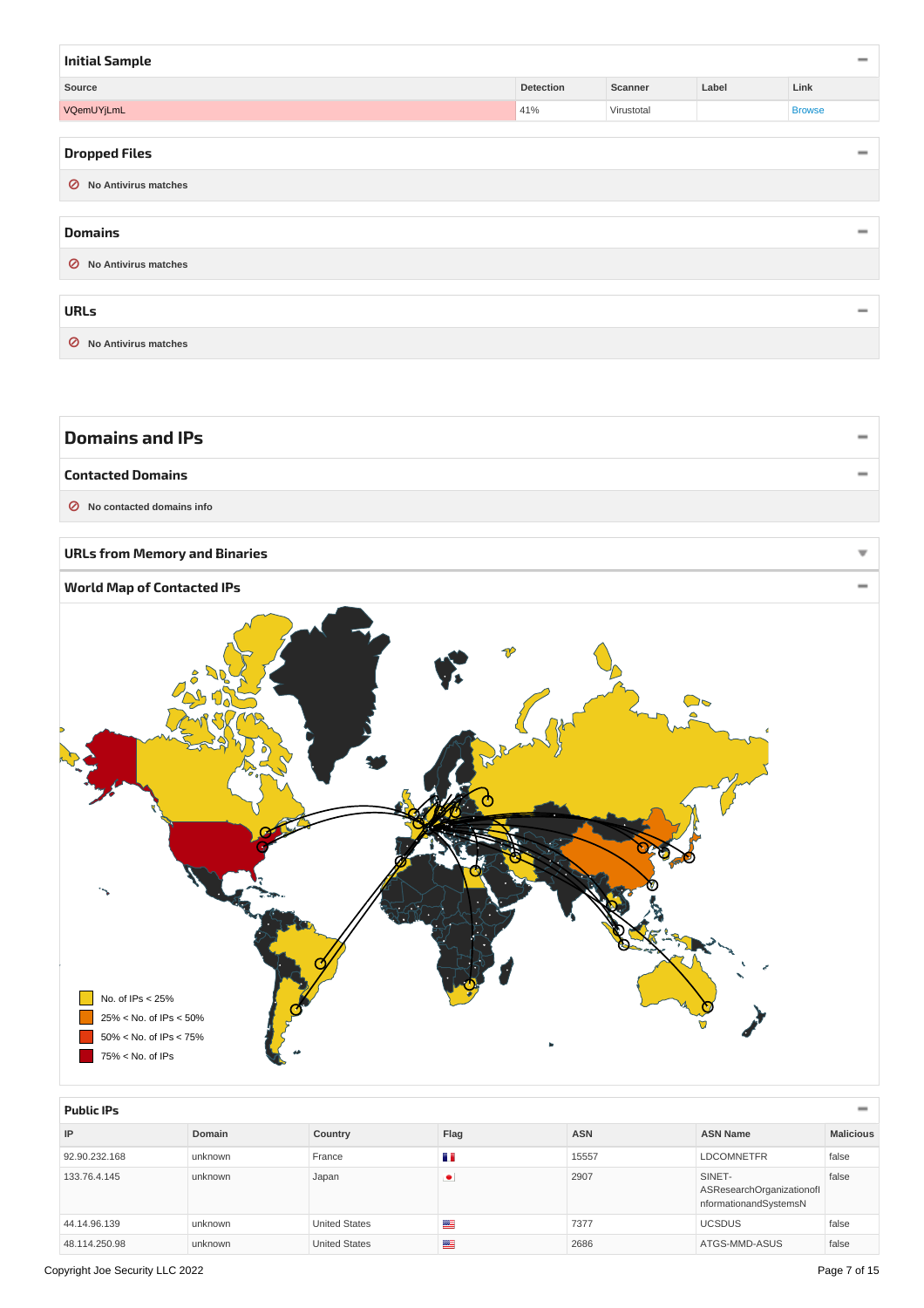<span id="page-7-1"></span><span id="page-7-0"></span>

| IP              | Domain  | Country                            | Flag                     | <b>ASN</b> | <b>ASN Name</b>                                                | <b>Malicious</b> |
|-----------------|---------|------------------------------------|--------------------------|------------|----------------------------------------------------------------|------------------|
| 180.7.246.116   | unknown | Japan                              | ٠                        | 4713       | OCNNTTCommunicationsC<br>orporationJP                          | false            |
| 18.54.163.197   | unknown | <b>United States</b>               | ≝                        | 3          | MIT-GATEWAYSUS                                                 | false            |
| 60.226.69.21    | unknown | Australia                          | 翆                        | 1221       | ASN-<br>TELSTRATelstraCorporatio<br>nLtdAU                     | false            |
| 36.71.246.248   | unknown | Indonesia                          | -                        | 7713       | TELKOMNET-AS-<br>APPTTelekomunikasiIndon<br>esiaID             | false            |
| 219.18.123.206  | unknown | Japan                              | $\bullet$                | 17676      | GIGAINFRASoftbankBBCor<br>pJP                                  | false            |
| 174.183.29.88   | unknown | <b>United States</b>               | ≝                        | 7922       | COMCAST-7922US                                                 | false            |
| 104.167.150.185 | unknown | <b>United States</b>               | ≝                        | 54119      | <b>BOINGO-MDUUS</b>                                            | false            |
| 129.2.240.5     | unknown | <b>United States</b>               | ≝                        | 27         | <b>UMDNETUS</b>                                                | false            |
| 180.83.51.239   | unknown | Korea Republic of                  | $\bullet$                | 17858      | POWERVIS-AS-<br>KRLGPOWERCOMMKR                                | false            |
| 83.20.34.90     | unknown | Poland                             | н                        | 5617       | <b>TPNETPL</b>                                                 | false            |
| 114.215.215.176 | unknown | China                              | mann.                    | 37963      | CNNIC-ALIBABA-CN-NET-<br>APHangzhouAlibabaAdverti<br>singCoLtd | false            |
| 100.237.194.125 | unknown | <b>United States</b>               | ≝                        | 21928      | T-MOBILE-AS21928US                                             | false            |
| 157.78.204.8    | unknown | Japan                              | $\bullet$                | 4725       | ODNSoftBankMobileCorpJ<br>P                                    | false            |
| 181.11.124.60   | unknown | Argentina                          | $\overline{\phantom{a}}$ | 7303       | TelecomArgentinaSAAR                                           | false            |
| 211.232.248.235 | unknown | Korea Republic of                  | $\bullet.$               | 17854      | CABLELINE-AS-<br>KRTbroadjeonjubroadcastK<br>R                 | false            |
| 46.111.148.192  | unknown | Russian Federation                 | ÷                        | 2854       | ROSPRINT-ASRU                                                  | false            |
| 165.163.148.154 | unknown | <b>United States</b>               | ≝                        | 2381       | WISCNET1-ASUS                                                  | false            |
| 172.218.17.202  | unknown | Canada                             | $\left  \bullet \right $ | 852        | ASN852CA                                                       | false            |
| 122.117.14.241  | unknown | Taiwan; Republic of China<br>(ROC) | ÷                        | 3462       | HINETDataCommunication<br>BusinessGroupTW                      | false            |
| 2.163.240.249   | unknown | Germany                            | ▀                        | 3320       | DTAGInternetserviceprovid<br>eroperationsDE                    | false            |
| 247.196.142.63  | unknown | Reserved                           | $\mathbb{R}^n$           | unknown    | unknown                                                        | false            |
| 86.104.240.210  | unknown | Iran (ISLAMIC Republic Of)         | $\mathcal{A}$            | 58224      | <b>TCIIR</b>                                                   | false            |
| 160.172.158.31  | unknown | Morocco                            | ×.                       | 6713       | <b>IAM-ASMA</b>                                                | false            |
| 72.141.103.237  | unknown | Canada                             | н                        | 812        | ROGERS-<br>COMMUNICATIONSCA                                    | false            |
| 110.114.57.238  | unknown | China                              | <b>Parties</b>           | 24138      | CTTNETChinaTieTongTele<br>communicationsCorporation<br>CN      | false            |
| 188.22.62.4     | unknown | Austria                            | $\equiv$                 | 8447       | <b>TELEKOM-</b><br>ATA1TelekomAustriaAGAT                      | false            |
| 60.181.24.12    | unknown | China                              | e por                    | 4134       | CHINANET-<br>BACKBONENo31Jin-<br>rongStreetCN                  | false            |
| 161.118.143.153 | unknown | Japan                              | $\bullet$                | 13041      | CESCA-ACES                                                     | false            |
| 122.207.7.246   | unknown | China                              | e e                      | 4538       | ERX-CERNET-<br>BKBChinaEducationandRes<br>earchNetworkCenter   | false            |
| 169.1.9.95      | unknown | South Africa                       | ≋                        | 37611      | AfrihostZA                                                     | false            |
| 32.47.84.117    | unknown | <b>United States</b>               | ≝                        | 7018       | ATT-INTERNET4US                                                | false            |
| 133.86.79.15    | unknown | Japan                              | $\bullet$                | 2907       | SINET-<br>ASResearchOrganizationofl<br>nformationandSystemsN   | false            |
| 167.249.143.193 | unknown | Brazil                             | $\bullet$                | 265191     | SapucaiaComercioeinforma<br>ticaltda-meBR                      | false            |
| 12.133.82.82    | unknown | <b>United States</b>               | ≝                        | 7018       | ATT-INTERNET4US                                                | false            |
| 189.59.13.46    | unknown | Brazil                             | $\bullet$                | 18881      | <b>TELEFONICABRASILSAB</b><br>R                                | false            |
| 81.2.167.134    | unknown | Germany                            | ▀                        | 48945      | <b>IFNL-ASGB</b>                                               | false            |
| 223.39.61.40    | unknown | Korea Republic of                  | $\bullet.$               | 9644       | SKTELECOM-NET-<br>ASSKTelecomKR                                | false            |
| 161.162.127.148 | unknown | <b>United States</b>               | ≝                        | 263740     | CorporacionLaceibanetsoci<br>etyHN                             | false            |
| 47.77.27.116    | unknown | <b>United States</b>               | ≝                        | 9500       | VODAFONE-TRANSIT-<br>ASVodafoneNZLtdNZ                         | false            |
| 45.75.223.36    | unknown | United Kingdom                     | ※                        | 49425      | DIGITAL-REALTY-UKGB                                            | false            |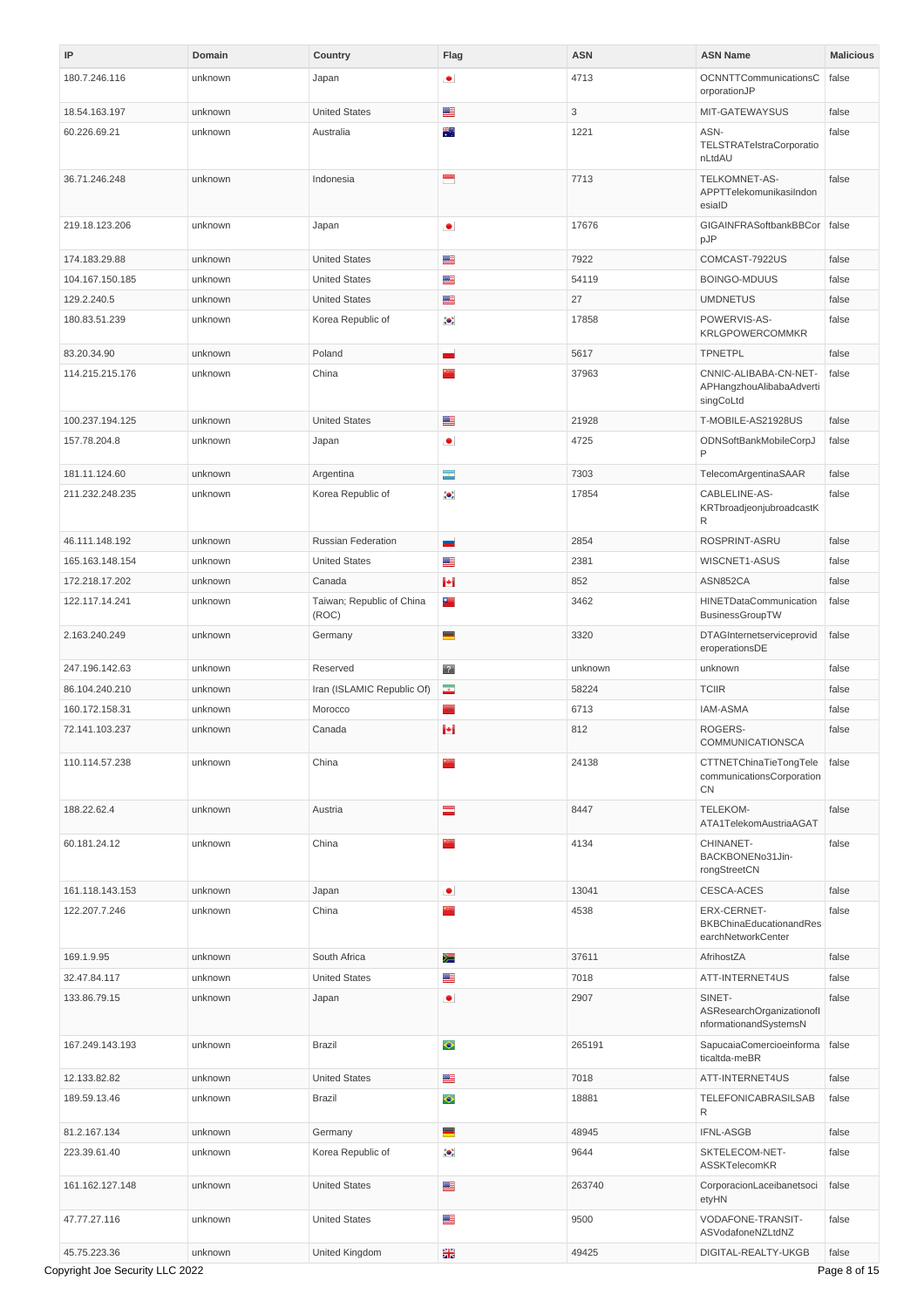<span id="page-8-0"></span>

| IP              | Domain  | Country                            | Flag           | <b>ASN</b> | <b>ASN Name</b>                                                | <b>Malicious</b> |
|-----------------|---------|------------------------------------|----------------|------------|----------------------------------------------------------------|------------------|
| 173.157.80.169  | unknown | <b>United States</b>               | ≝              | 10507      | <b>SPCSUS</b>                                                  | false            |
| 243.114.242.13  | unknown | Reserved                           | $\overline{P}$ | unknown    | unknown                                                        | false            |
| 111.105.27.172  | unknown | Japan                              | $\bullet$      | 2516       | KDDIKDDICORPORATION<br><b>JP</b>                               | false            |
| 165.190.212.86  | unknown | <b>United States</b>               | ≝              | 8122       | <b>DQNASUS</b>                                                 | false            |
| 63.185.84.28    | unknown | <b>United States</b>               | ≝              | 1239       | SPRINTLINKUS                                                   | false            |
| 207.48.145.200  | unknown | <b>United States</b>               | ≝              | 3561       | CENTURYLINK-LEGACY-<br>SAVVISUS                                | false            |
| 61.201.19.84    | unknown | Japan                              | $\bullet$      | 4725       | ODNSoftBankMobileCorpJ<br>P                                    | false            |
| 44.161.29.169   | unknown | <b>United States</b>               | ≝              | 7377       | <b>UCSDUS</b>                                                  | false            |
| 8.182.167.78    | unknown | Singapore                          | ۳              | 37963      | CNNIC-ALIBABA-CN-NET-<br>APHangzhouAlibabaAdverti<br>singCoLtd | false            |
| 87.74.186.30    | unknown | United Kingdom                     | ※              | 25310      | ASN-CWACCESSGB                                                 | false            |
| 48.170.71.32    | unknown | <b>United States</b>               | ≝              | 2686       | ATGS-MMD-ASUS                                                  | false            |
| 120.170.161.61  | unknown | Indonesia                          | Ξ              | 4761       | INDOSAT-INP-<br>APINDOSATInternetNetwor<br>kProviderID         | false            |
| 91.34.209.170   | unknown | Germany                            | ▀              | 3320       | DTAGInternetserviceprovid<br>eroperationsDE                    | false            |
| 167.97.254.148  | unknown | <b>United States</b>               | ≝              | 2055       | LSU-1US                                                        | false            |
| 27.220.236.35   | unknown | China                              | m.             | 4837       | CHINA169-<br>BACKBONECHINAUNICO<br>MChina169BackboneCN         | false            |
| 162.197.117.219 | unknown | <b>United States</b>               | ≝              | 7018       | ATT-INTERNET4US                                                | false            |
| 1.74.87.160     | unknown | Japan                              | $\bullet$      | 9605       | DOCOMONTTDOCOMOIN<br>CJP                                       | false            |
| 97.20.82.172    | unknown | <b>United States</b>               | ≊              | 22394      | <b>CELLCOUS</b>                                                | false            |
| 196.94.216.24   | unknown | Morocco                            | <b>State</b>   | 6713       | <b>IAM-ASMA</b>                                                | false            |
| 110.127.67.241  | unknown | China                              |                | 134810     | CMNET-JILIN-AS-<br>APChinaMobileGroupJiLinc<br>ommunicationsco | false            |
| 245.151.17.52   | unknown | Reserved                           | $\overline{2}$ | unknown    | unknown                                                        | false            |
| 5.117.38.89     | unknown | Iran (ISLAMIC Republic Of)         | $\bullet$      | 44244      | IRANCELL-ASIR                                                  | false            |
| 61.121.4.183    | unknown | Japan                              | $\bullet$      | 2510       | <b>INFOWEBFUJITSULIMITE</b><br><b>DJP</b>                      | false            |
| 47.112.150.22   | unknown | China                              |                | 37963      | CNNIC-ALIBABA-CN-NET-<br>APHangzhouAlibabaAdverti<br>singCoLtd | false            |
| 171.90.160.62   | unknown | China                              | <b>Marin</b>   | 4134       | CHINANET-<br>BACKBONENo31Jin-<br>rongStreetCN                  | false            |
| 195.210.114.17  | unknown | United Kingdom                     | ※              | 207088     | ADOARDGB                                                       | false            |
| 40.187.124.6    | unknown | <b>United States</b>               | ≝              | 4249       | LILLY-ASUS                                                     | false            |
| 24.125.4.208    | unknown | <b>United States</b>               | ≝              | 7922       | COMCAST-7922US                                                 | false            |
| 114.128.202.91  | unknown | Thailand                           | ≡              | 56046      | CMNET-JIANGSU-<br>APChinaMobilecommunicati<br>onscorporationCN | false            |
| 91.131.88.159   | unknown | Austria                            | $=$            | 1257       | TELE2EU                                                        | false            |
| 17.22.101.200   | unknown | <b>United States</b>               | ≝              | 714        | APPLE-ENGINEERINGUS                                            | false            |
| 105.44.152.180  | unknown | Egypt                              | ÷.             | 37069      | <b>MOBINILEG</b>                                               | false            |
| 113.222.205.206 | unknown | China                              | <b>Parties</b> | 4134       | CHINANET-<br>BACKBONENo31Jin-<br>rongStreetCN                  | false            |
| 211.52.43.39    | unknown | Korea Republic of                  | $\bullet.$     | 4766       | KIXS-AS-<br>KRKoreaTelecomKR                                   | false            |
| 119.46.20.101   | unknown | Thailand                           | ≡              | 7470       | TRUEINTERNET-AS-<br>APTRUEINTERNETCoLtdT<br>н                  | false            |
| 207.10.102.26   | unknown | <b>United States</b>               | ≝              | 7029       | <b>WINDSTREAMUS</b>                                            | false            |
| 175.44.144.191  | unknown | China                              |                | 4837       | CHINA169-<br>BACKBONECHINAUNICO<br>MChina169BackboneCN         | false            |
| 111.71.144.64   | unknown | Taiwan; Republic of China<br>(ROC) | 93             | 17421      | EMOME-<br>NETMobileBusinessGroupT<br>W                         | false            |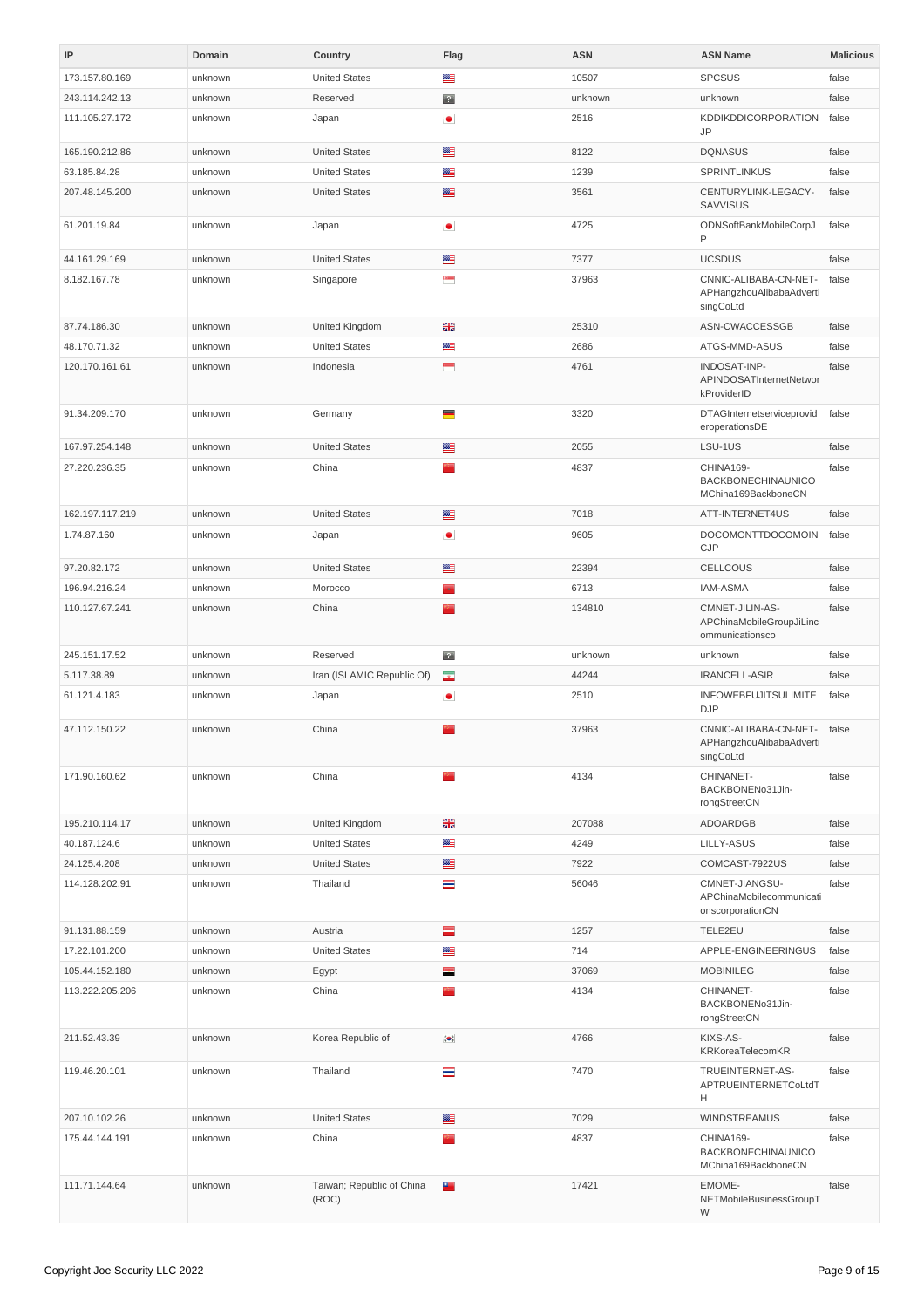| IP              | Domain  | Country                    | Flag                     | <b>ASN</b> | <b>ASN Name</b>                              | <b>Malicious</b> |
|-----------------|---------|----------------------------|--------------------------|------------|----------------------------------------------|------------------|
| 116.191.43.142  | unknown | China                      | ××                       | 4847       | CNIX-<br>APChinaNetworksInter-<br>ExchangeCN | false            |
| 44.60.240.93    | unknown | <b>United States</b>       | ≝                        | 7377       | <b>UCSDUS</b>                                | false            |
| 106.140.171.118 | unknown | Japan                      | $\bullet$                | 2516       | <b>KDDIKDDICORPORATION</b><br><b>JP</b>      | false            |
| 97.4.220.39     | unknown | <b>United States</b>       | ≝                        | 22394      | <b>CELLCOUS</b>                              | false            |
| 4.189.101.243   | unknown | <b>United States</b>       | ≝                        | 3356       | LEVEL3US                                     | false            |
| 250.57.112.223  | unknown | Reserved                   | $\overline{2}$           | unknown    | unknown                                      | false            |
| 96.224.76.167   | unknown | <b>United States</b>       | ≝                        | 701        | <b>UUNETUS</b>                               | false            |
| 207.166.46.247  | unknown | <b>United States</b>       | ≝                        | 2152       | <b>CSUNET-NWUS</b>                           | false            |
| 23.164.102.139  | unknown | Reserved                   | $\mathbb{R}^n$           | 19382      | <b>ONCORECA</b>                              | false            |
| 63.89.37.130    | unknown | <b>United States</b>       | ≊                        | 701        | <b>UUNETUS</b>                               | false            |
| 168.215.26.59   | unknown | <b>United States</b>       | ≝                        | 10753      | <b>LVLT-10753US</b>                          | false            |
| 34.194.134.3    | unknown | <b>United States</b>       | ≝                        | 14618      | AMAZON-AESUS                                 | false            |
| 218.212.188.164 | unknown | Singapore                  | e.                       | 55430      | STARHUB-<br>NGNBNStarhubLtdSG                | false            |
| 249.17.189.36   | unknown | Reserved                   | $\mathbb{R}^n$           | unknown    | unknown                                      | false            |
| 252.66.185.166  | unknown | Reserved                   | $\mathbb{R}^n$           | unknown    | unknown                                      | false            |
| 85.9.126.180    | unknown | Iran (ISLAMIC Republic Of) | $\overline{\phantom{a}}$ | 49100      | IR-THR-PTEIR                                 | false            |
| 209.31.82.119   | unknown | <b>United States</b>       | ≝                        | 2828       | XO-AS15US                                    | false            |
| 197.87.110.49   | unknown | South Africa               | 涅                        | 10474      | <b>OPTINETZA</b>                             | false            |

<span id="page-9-12"></span><span id="page-9-11"></span><span id="page-9-10"></span><span id="page-9-9"></span><span id="page-9-3"></span><span id="page-9-2"></span><span id="page-9-1"></span><span id="page-9-0"></span>

| Joe Sandbox View / Context | $\equiv$                 |
|----------------------------|--------------------------|
| IPs                        | $\overline{\phantom{a}}$ |
| O No context               |                          |
| <b>Domains</b>             |                          |
| O No context               |                          |
| <b>ASNs</b>                |                          |
| ◎ No context               |                          |
| <b>JA3 Fingerprints</b>    | -                        |
| ◎ No context               |                          |
| <b>Dropped Files</b>       | $\equiv$                 |
| ◎ No context               |                          |

<span id="page-9-15"></span><span id="page-9-14"></span><span id="page-9-13"></span><span id="page-9-6"></span><span id="page-9-5"></span><span id="page-9-4"></span>

| Created / dropped Files            |  |
|------------------------------------|--|
| ◯ No created / dropped files found |  |

<span id="page-9-8"></span><span id="page-9-7"></span>

| Static File Info |                                                                                            |  |
|------------------|--------------------------------------------------------------------------------------------|--|
| General          |                                                                                            |  |
| File type:       | ELF 32-bit LSB executable, Intel 80386, version 1 (GNU/Linux), statically linked, stripped |  |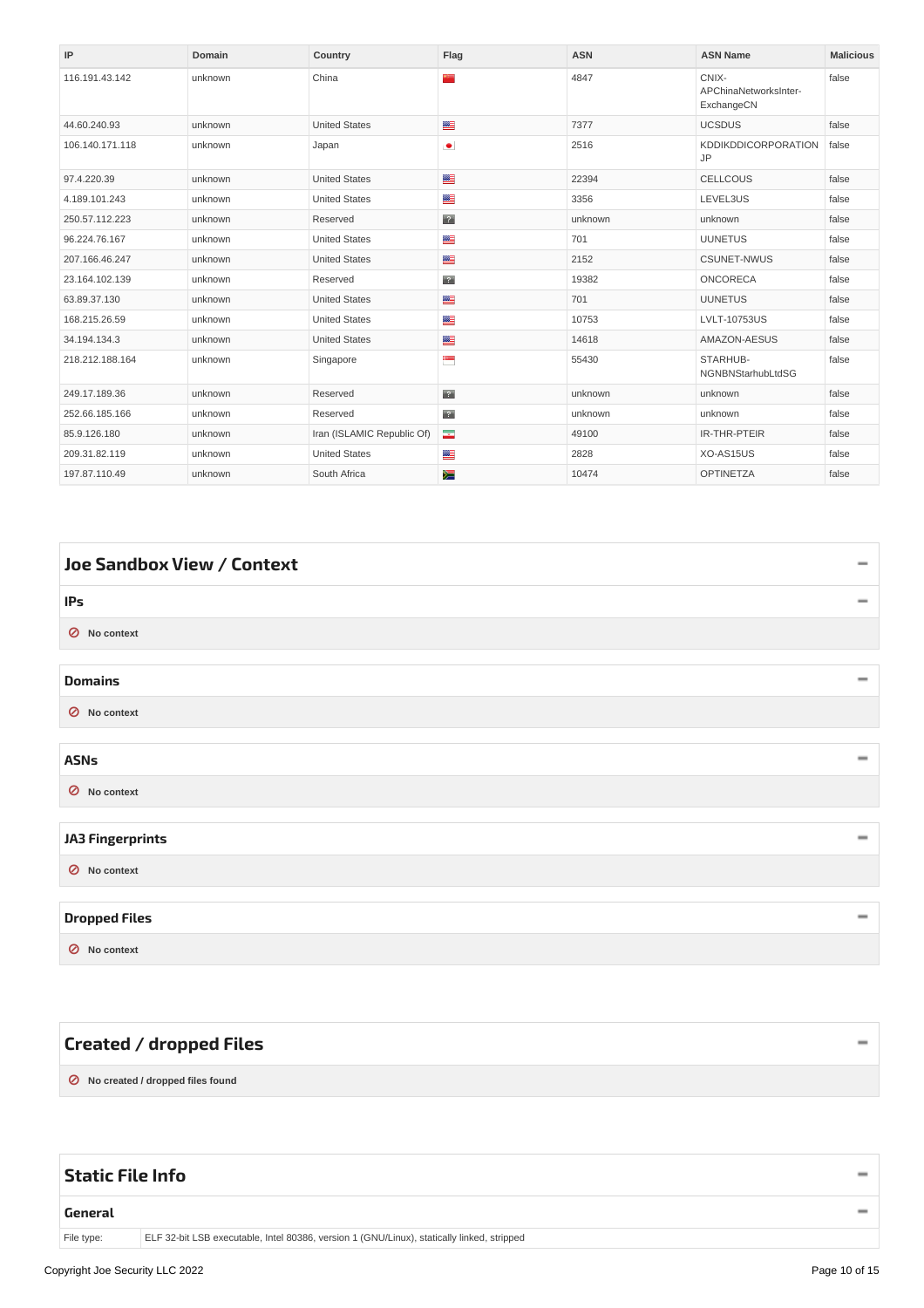<span id="page-10-6"></span><span id="page-10-5"></span>

| Entropy (8bit):          | 7.872106803634582                                                                                                                |
|--------------------------|----------------------------------------------------------------------------------------------------------------------------------|
| TrID:                    | • ELF Executable and Linkable format (Linux) (4029/14) 50.16%<br>ELF Executable and Linkable format (generic) (4004/1) 49.84%    |
| File name:               | VQemUYjLmL                                                                                                                       |
| File size:               | 24728                                                                                                                            |
| MD5:                     | 9bf5c9ac9cacd58b0d008938167c3d7d                                                                                                 |
| SHA1:                    | b57f925cbdad949ad41db5c57c0774a2cbf6d282                                                                                         |
| <b>SHA256:</b>           | 9cae0351a33e4b4c74263920dd8f1fee4e03d14022ff2caf631d367023b53fa8                                                                 |
| <b>SHA512:</b>           | e595bab9f1fa5f84f3b6bc201f49057846cb947e04fd7f012536db2db15e5a70e43d74a67807b09be6882f0e87e5347b5867228aee5296948c8a99326da19165 |
| SSDEEP:                  | 384:MVDKKQOcRpmYLdn6RBOFRFt5rUFt1diSAlCo3AnupsFNYrk4d1NEZqO8UXWozPLP:w/QOC0Yhn6ROHWFjicwNqFOXnNBxc8cv                            |
| TLSH:                    | A9B2E195E6FB27C3C2D19336E07C994DA2B21AC00746441B2109B64EA3DB60F47FF7A5                                                           |
| File Content<br>Preview: | .#.`?PdI                                                                                                                         |

### <span id="page-10-0"></span>**[Static](#page-10-7) ELF Info**

### <span id="page-10-7"></span><span id="page-10-1"></span>**ELF header**

| Class:                     | ELF32                         |
|----------------------------|-------------------------------|
| Data:                      | 2's complement, little endian |
| Version:                   | 1 (current)                   |
| Machine:                   | Intel 80386                   |
| Version Number:            | 0x1                           |
| Type:                      | EXEC (Executable file)        |
| OS/ABI:                    | UNIX - Linux                  |
| <b>ABI Version:</b>        | $\mathsf{O}\xspace$           |
| Entry Point Address:       | 0xc067a0                      |
| Flags:                     | 0x0                           |
| ELF Header Size:           | 52                            |
| Program Header Offset:     | 52                            |
| Program Header Size:       | 32                            |
| Number of Program Headers: | 3                             |
| Section Header Offset:     | $\mathbf 0$                   |
| Section Header Size:       | 40                            |
| Number of Section Headers: | $\mathbf 0$                   |
| Header String Table Index: | $\mathsf{O}\xspace$           |

### <span id="page-10-2"></span>**Program [Segments](#page-10-8)**

<span id="page-10-8"></span>

| -<br>-           |        |                                  |                            |                  |                       |         |       |                             |        |                     |                         |
|------------------|--------|----------------------------------|----------------------------|------------------|-----------------------|---------|-------|-----------------------------|--------|---------------------|-------------------------|
| <b>Type</b>      | Offset | <b>Virtual</b><br><b>Address</b> | Physical<br><b>Address</b> | <b>File Size</b> | Memory<br><b>Size</b> | Entropy | Flags | Flags<br><b>Description</b> | Align  | Prog<br>Interpreter | <b>Section Mappings</b> |
| <b>LOAD</b>      | 0x0    | 0xc01000                         | 0xc01000                   | 0x5f9b           | 0x5f9b                | 4.5549  | 0x5   | <b>RE</b>                   | 0x1000 |                     |                         |
| <b>LOAD</b>      | 0x700  | 0x8055700                        | 0x8055700                  | 0x0              | 0x0                   | 0.0000  | 0x6   | <b>RW</b>                   | 0x1000 |                     |                         |
| <b>GNU STACK</b> | 0x0    | 0x0                              | 0x0                        | 0x0              | 0x0                   | 0.0000  | 0x6   | <b>RW</b>                   | 0x4    |                     |                         |

# <span id="page-10-3"></span>**Network [Behavior](#page-11-17)**

## <span id="page-10-4"></span>**Network Port [Distribution](#page-11-18)**

#### **Total Packets: 98**

● 23 (Telnet)<br>● 1312 undefined

 $\overline{\phantom{0}}$ 

 $\overline{\phantom{0}}$ 

 $\qquad \qquad -$ 

 $\bar{}$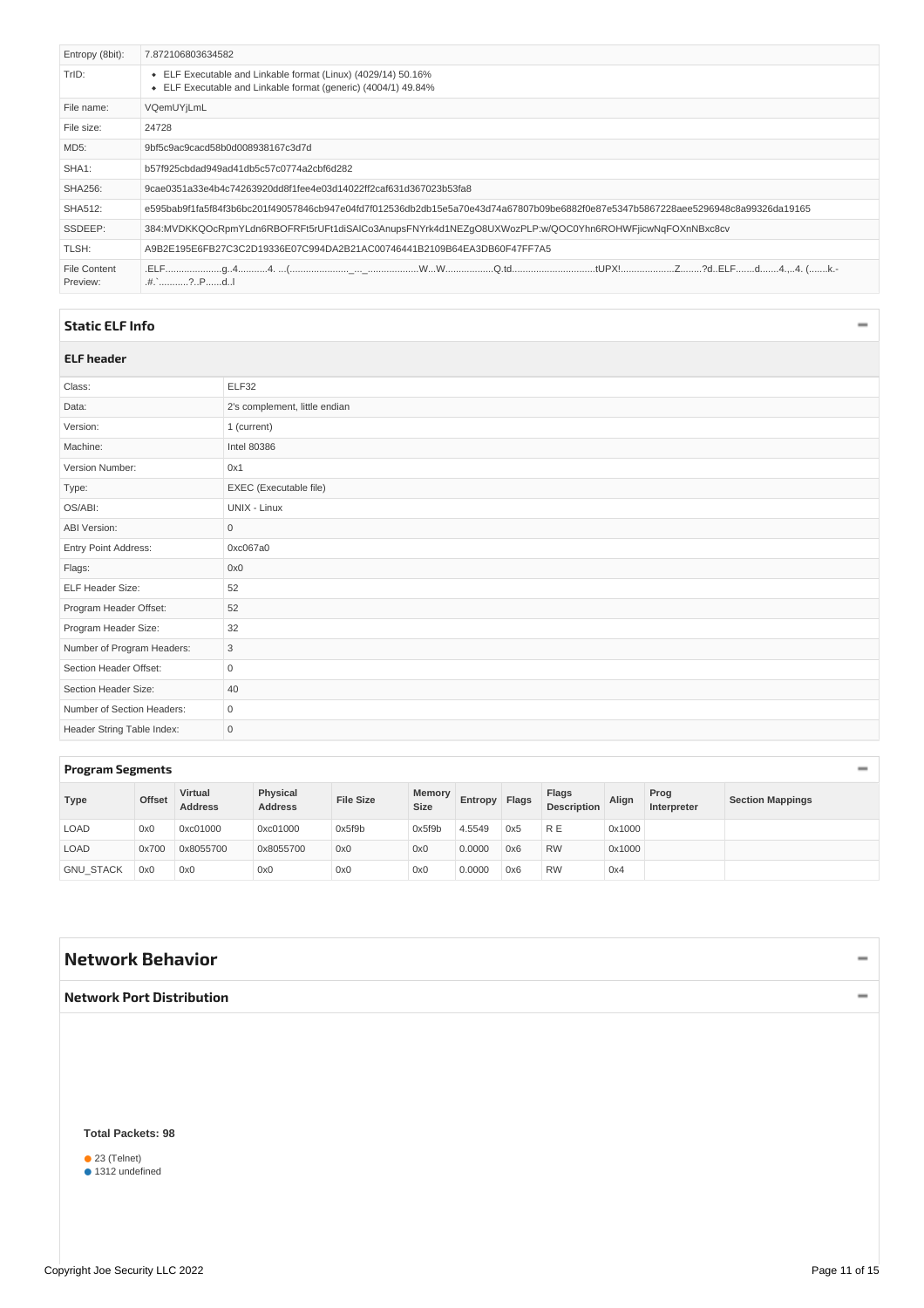<span id="page-11-18"></span><span id="page-11-17"></span>

| <b>TCP Packets</b> | ₩ |
|--------------------|---|

# <span id="page-11-1"></span><span id="page-11-0"></span>**System Behavior**

<span id="page-11-20"></span><span id="page-11-19"></span><span id="page-11-13"></span><span id="page-11-3"></span><span id="page-11-2"></span>

| Analysis Process: VQemUYjLmL PID: 6227, Parent PID: 6122 |                                  |  |  |  |  |  |
|----------------------------------------------------------|----------------------------------|--|--|--|--|--|
| General                                                  | $\equiv$                         |  |  |  |  |  |
| Start time:                                              | 04:01:17                         |  |  |  |  |  |
| Start date:                                              | 14/05/2022                       |  |  |  |  |  |
| Path:                                                    | /tmp/VQemUYjLmL                  |  |  |  |  |  |
| Arguments:                                               | /tmp/VQemUYjLmL                  |  |  |  |  |  |
| File size:                                               | 24728 bytes                      |  |  |  |  |  |
| MD5 hash:                                                | 9bf5c9ac9cacd58b0d008938167c3d7d |  |  |  |  |  |

### <span id="page-11-14"></span><span id="page-11-4"></span>**Analysis Process: [VQemUYjLmL](#page-11-21)** PID: **6228**, Parent PID: **6227**

<span id="page-11-22"></span><span id="page-11-21"></span><span id="page-11-5"></span>

| General     | $\equiv$                         |
|-------------|----------------------------------|
| Start time: | 04:01:17                         |
| Start date: | 14/05/2022                       |
| Path:       | /tmp/VQemUYjLmL                  |
| Arguments:  | n/a                              |
| File size:  | 24728 bytes                      |
| MD5 hash:   | 9bf5c9ac9cacd58b0d008938167c3d7d |
|             |                                  |

<span id="page-11-23"></span><span id="page-11-8"></span><span id="page-11-7"></span><span id="page-11-6"></span>

| <b>File Activities</b>      |  |
|-----------------------------|--|
| <b>File Read</b>            |  |
| <b>Directory Enumerated</b> |  |

### <span id="page-11-15"></span><span id="page-11-9"></span>**Analysis Process: [VQemUYjLmL](#page-11-24)** PID: **6320**, Parent PID: **6228**

<span id="page-11-25"></span><span id="page-11-24"></span><span id="page-11-10"></span>

| General     |                                  |
|-------------|----------------------------------|
| Start time: | 04:04:09                         |
| Start date: | 14/05/2022                       |
| Path:       | /tmp/VQemUYjLmL                  |
| Arguments:  | n/a                              |
| File size:  | 24728 bytes                      |
| MD5 hash:   | 9bf5c9ac9cacd58b0d008938167c3d7d |

### <span id="page-11-16"></span><span id="page-11-11"></span>**Analysis Process: [VQemUYjLmL](#page-12-18)** PID: **6322**, Parent PID: **6228**

### <span id="page-11-12"></span>**[General](#page-12-19)**  $\qquad \qquad -$ Start time: 04:04:09 Copyright Joe Security LLC 2022 Page 12 of 15

-

 $\overline{\phantom{0}}$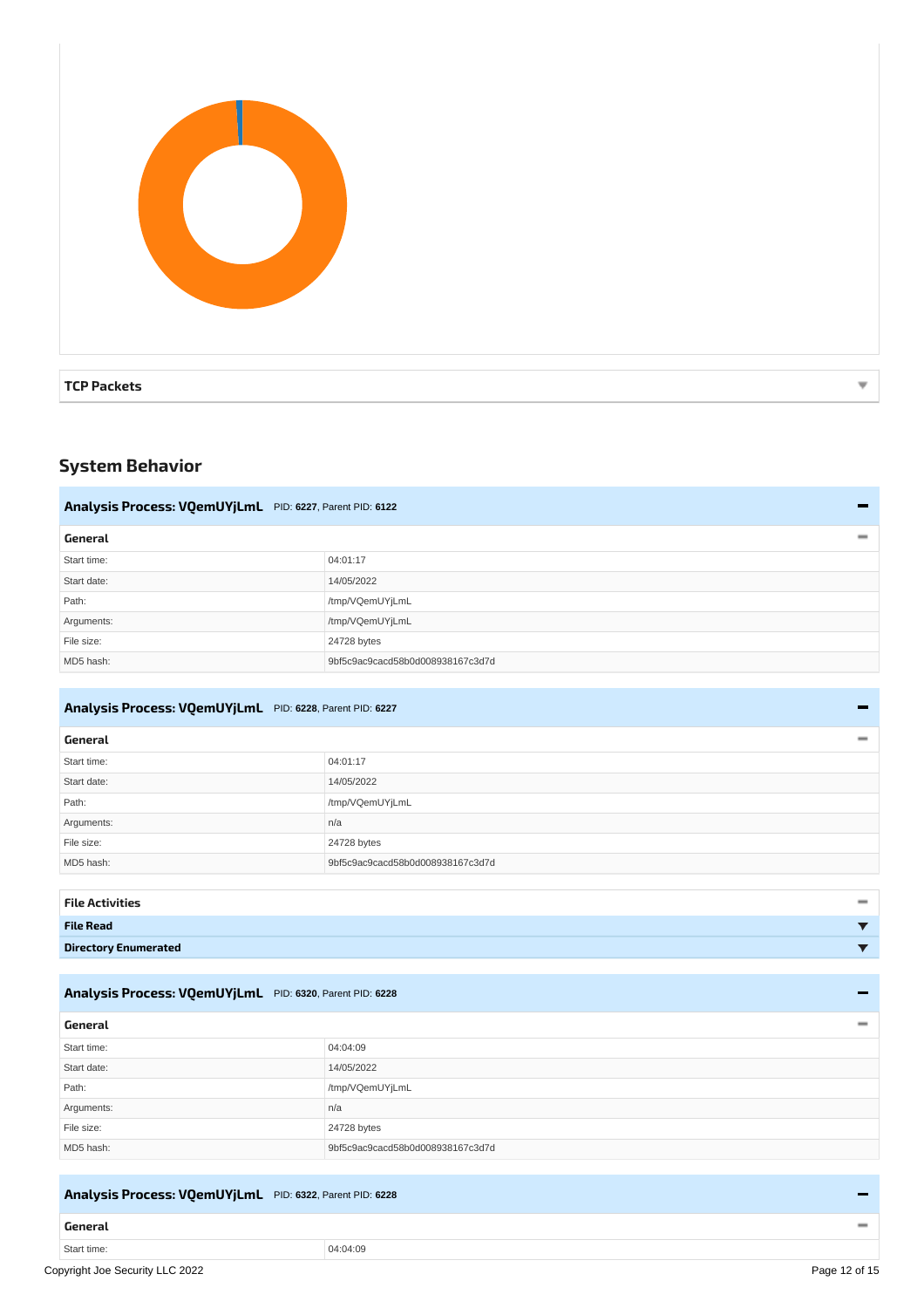<span id="page-12-19"></span><span id="page-12-18"></span>

| Start date: | 14/05/2022                       |
|-------------|----------------------------------|
| Path:       | /tmp/VQemUYjLmL                  |
| Arguments:  | n/a                              |
| File size:  | 24728 bytes                      |
| MD5 hash:   | 9bf5c9ac9cacd58b0d008938167c3d7d |

### <span id="page-12-12"></span><span id="page-12-0"></span>**Analysis Process: [VQemUYjLmL](#page-12-20)** PID: **6323**, Parent PID: **6322**

<span id="page-12-21"></span><span id="page-12-20"></span><span id="page-12-1"></span>

| General     | $\overline{\phantom{a}}$         |
|-------------|----------------------------------|
| Start time: | 04:04:09                         |
| Start date: | 14/05/2022                       |
| Path:       | /tmp/VQemUYjLmL                  |
| Arguments:  | n/a                              |
| File size:  | 24728 bytes                      |
| MD5 hash:   | 9bf5c9ac9cacd58b0d008938167c3d7d |

### <span id="page-12-13"></span><span id="page-12-2"></span>**Analysis Process: [VQemUYjLmL](#page-12-22)** PID: **6329**, Parent PID: **6323**

<span id="page-12-23"></span><span id="page-12-22"></span><span id="page-12-3"></span>

| General     |                                  | $\qquad \qquad \blacksquare$ |
|-------------|----------------------------------|------------------------------|
| Start time: | 04:04:14                         |                              |
| Start date: | 14/05/2022                       |                              |
| Path:       | /tmp/VQemUYjLmL                  |                              |
| Arguments:  | n/a                              |                              |
| File size:  | 24728 bytes                      |                              |
| MD5 hash:   | 9bf5c9ac9cacd58b0d008938167c3d7d |                              |

### <span id="page-12-14"></span><span id="page-12-4"></span>**Analysis Process: [VQemUYjLmL](#page-12-24)** PID: **6330**, Parent PID: **6323**

<span id="page-12-25"></span><span id="page-12-24"></span><span id="page-12-5"></span>

| General<br>$\overline{\phantom{a}}$ |                                  |
|-------------------------------------|----------------------------------|
| Start time:                         | 04:04:14                         |
| Start date:                         | 14/05/2022                       |
| Path:                               | /tmp/VQemUYjLmL                  |
| Arguments:                          | n/a                              |
| File size:                          | 24728 bytes                      |
| MD5 hash:                           | 9bf5c9ac9cacd58b0d008938167c3d7d |

### <span id="page-12-15"></span><span id="page-12-6"></span>**Analysis Process: [VQemUYjLmL](#page-12-26)** PID: **6324**, Parent PID: **6322**

<span id="page-12-27"></span><span id="page-12-26"></span><span id="page-12-7"></span>

| General     | $\overline{\phantom{a}}$         |
|-------------|----------------------------------|
| Start time: | 04:04:09                         |
| Start date: | 14/05/2022                       |
| Path:       | /tmp/VQemUYjLmL                  |
| Arguments:  | n/a                              |
| File size:  | 24728 bytes                      |
| MD5 hash:   | 9bf5c9ac9cacd58b0d008938167c3d7d |

### <span id="page-12-16"></span><span id="page-12-8"></span>**Analysis Process: [VQemUYjLmL](#page-12-28)** PID: **6325**, Parent PID: **6322**

<span id="page-12-29"></span><span id="page-12-28"></span><span id="page-12-9"></span>

| General                          |  |
|----------------------------------|--|
| 04:04:09                         |  |
| 14/05/2022                       |  |
| /tmp/VQemUYjLmL                  |  |
| n/a                              |  |
| 24728 bytes                      |  |
| 9bf5c9ac9cacd58b0d008938167c3d7d |  |
|                                  |  |

## <span id="page-12-17"></span><span id="page-12-10"></span>**Analysis Process: [VQemUYjLmL](#page-13-18)** PID: **6229**, Parent PID: **6227**

# <span id="page-12-11"></span>**[General](#page-13-19)**

Start time: 04:01:17

 $\overline{\phantom{0}}$ 

÷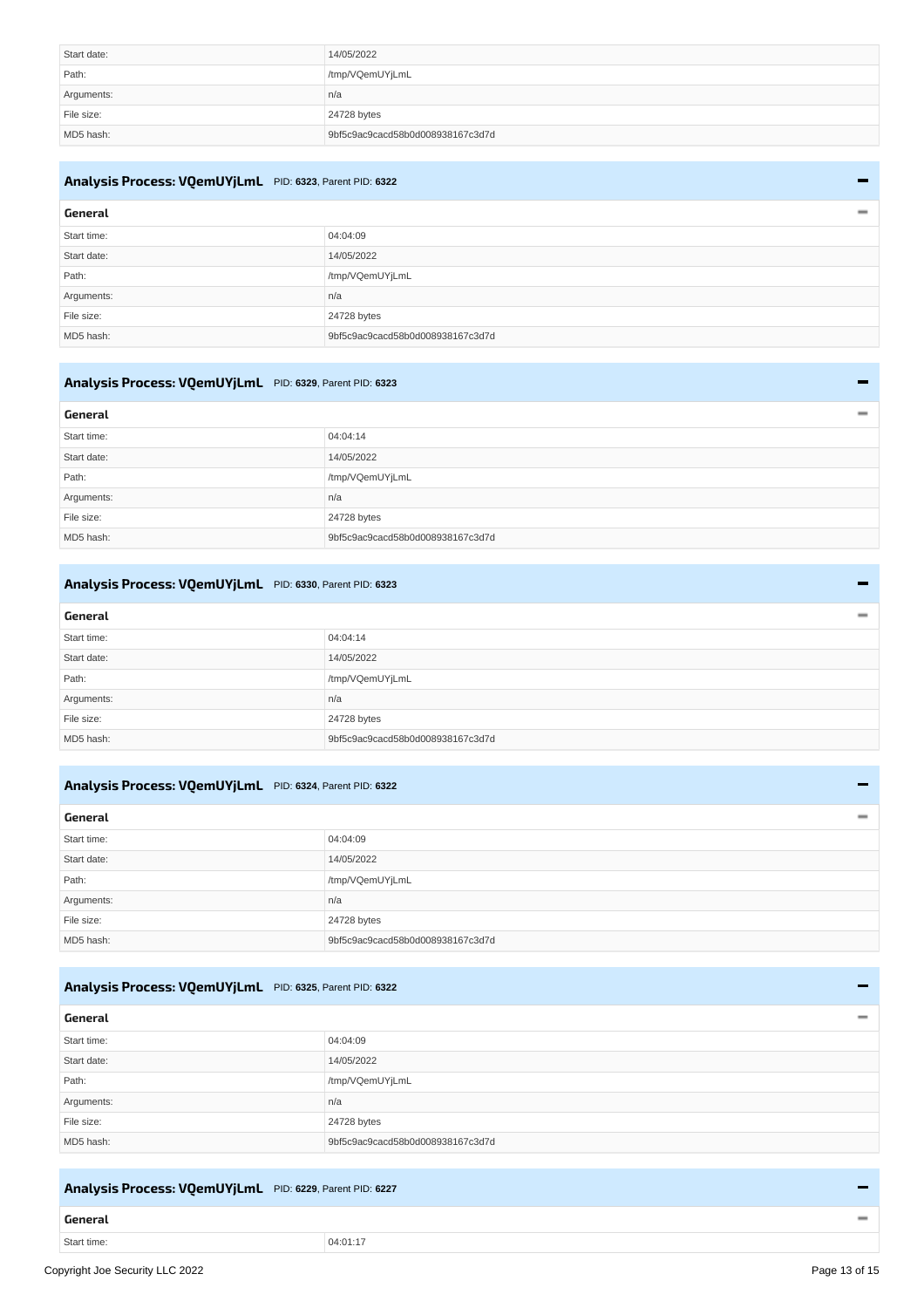<span id="page-13-19"></span><span id="page-13-18"></span>

| Start date: | 14/05/2022                       |
|-------------|----------------------------------|
| Path:       | /tmp/VQemUYjLmL                  |
| Arguments:  | n/a                              |
| File size:  | 24728 bytes                      |
| MD5 hash:   | 9bf5c9ac9cacd58b0d008938167c3d7d |

# <span id="page-13-13"></span><span id="page-13-0"></span>**Analysis Process: [VQemUYjLmL](#page-13-20)** PID: **6230**, Parent PID: **6227**

<span id="page-13-21"></span><span id="page-13-20"></span><span id="page-13-1"></span>

| General     | $\overline{\phantom{a}}$         |
|-------------|----------------------------------|
| Start time: | 04:01:17                         |
| Start date: | 14/05/2022                       |
| Path:       | /tmp/VQemUYjLmL                  |
| Arguments:  | n/a                              |
| File size:  | 24728 bytes                      |
| MD5 hash:   | 9bf5c9ac9cacd58b0d008938167c3d7d |

# <span id="page-13-14"></span><span id="page-13-2"></span>**Analysis Process: [VQemUYjLmL](#page-13-22)** PID: **6231**, Parent PID: **6230**

<span id="page-13-23"></span><span id="page-13-22"></span><span id="page-13-3"></span>

| General     | $\qquad \qquad \blacksquare$     |
|-------------|----------------------------------|
| Start time: | 04:01:17                         |
| Start date: | 14/05/2022                       |
| Path:       | /tmp/VQemUYjLmL                  |
| Arguments:  | n/a                              |
| File size:  | 24728 bytes                      |
| MD5 hash:   | 9bf5c9ac9cacd58b0d008938167c3d7d |

<span id="page-13-5"></span><span id="page-13-4"></span>

| <b>File Activities</b>      | $\qquad \qquad \blacksquare$ |
|-----------------------------|------------------------------|
| <b>File Read</b>            |                              |
| <b>Directory Enumerated</b> |                              |

<span id="page-13-25"></span><span id="page-13-24"></span><span id="page-13-15"></span><span id="page-13-8"></span><span id="page-13-7"></span><span id="page-13-6"></span>

| Analysis Process: VQemUYjLmL PID: 6319, Parent PID: 6231<br>- |                                  |
|---------------------------------------------------------------|----------------------------------|
| General                                                       |                                  |
| Start time:                                                   | 04:04:09                         |
| Start date:                                                   | 14/05/2022                       |
| Path:                                                         | /tmp/VQemUYjLmL                  |
| Arguments:                                                    | n/a                              |
| File size:                                                    | 24728 bytes                      |
| MD5 hash:                                                     | 9bf5c9ac9cacd58b0d008938167c3d7d |

<span id="page-13-27"></span><span id="page-13-26"></span><span id="page-13-16"></span><span id="page-13-10"></span><span id="page-13-9"></span>

| Analysis Process: VQemUYjLmL PID: 6321, Parent PID: 6231 |                                  |  |
|----------------------------------------------------------|----------------------------------|--|
| General                                                  |                                  |  |
| Start time:                                              | 04:04:09                         |  |
| Start date:                                              | 14/05/2022                       |  |
| Path:                                                    | /tmp/VQemUYjLmL                  |  |
| Arguments:                                               | n/a                              |  |
| File size:                                               | 24728 bytes                      |  |
| MD5 hash:                                                | 9bf5c9ac9cacd58b0d008938167c3d7d |  |

### <span id="page-13-17"></span><span id="page-13-11"></span>**Analysis Process: [VQemUYjLmL](#page-13-28)** PID: **6232**, Parent PID: **6230**

<span id="page-13-29"></span><span id="page-13-28"></span><span id="page-13-12"></span>

| General     |                                  |
|-------------|----------------------------------|
| Start time: | 04:01:17                         |
| Start date: | 14/05/2022                       |
| Path:       | /tmp/VQemUYjLmL                  |
| Arguments:  | n/a                              |
| File size:  | 24728 bytes                      |
| MD5 hash:   | 9bf5c9ac9cacd58b0d008938167c3d7d |

L,